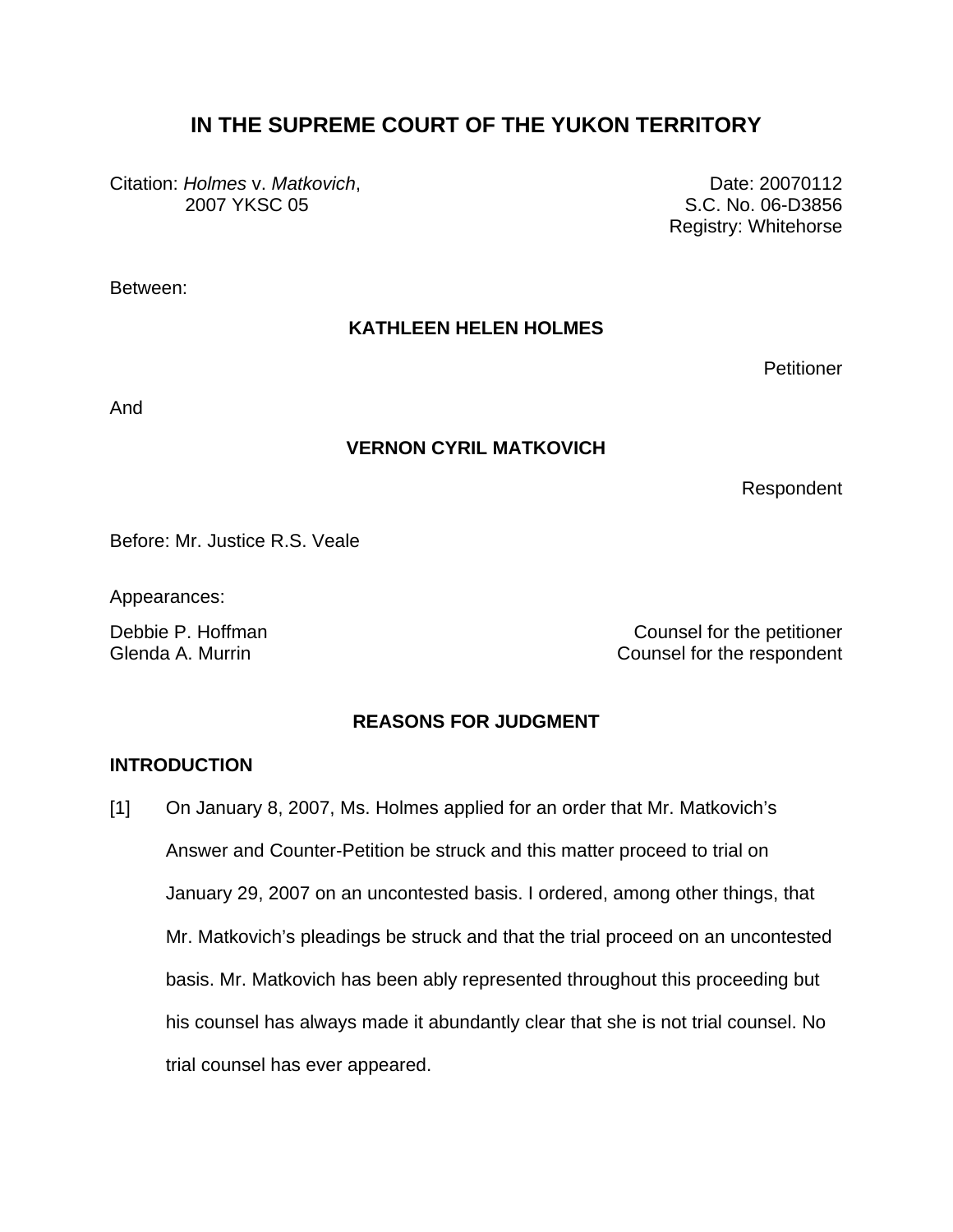#### **BACKGROUND**

- [2] Ms. Holmes and Mr. Matkovich have lived together since 1985. They married on January 11, 2000 in Whitehorse and separated in December, 2005. They have one child who is 15 years old.
- [3] The family home is a hay farm on the Indian River south of Dawson City. Mr. Matkovich has resided there while he works for Klondike Star Mineral Corporation, a mining company in the Dawson area. He also rents heavy equipment through a numbered company, 19651 Yukon Inc., with a partner who operates the equipment owned by Mr. Matkovich.
- [4] Many of the documents necessary for the trial of this matter were in the possession of Mr. Matkovich at the family home.
- [5] Counsel for Ms. Holmes proceeded in a collaborative manner by letter to Mr. Matkovich dated January 24, 2006 requesting that no later than February 27, 2006, he produce his financial information and to specifically include the following:
	- (a) His last five years' Income Tax Returns;
	- (b) His last five years' Notices of Assessment from Revenue Canada;
	- (c) Financial statements for 19651 Yukon Ltd. as well as all other business statements and records pertaining to his business endeavours;
	- (d) A list of all equipment and tools that are currently at the farm, including registration for each piece of equipment;
	- (e) Any and all information pertaining to the assets that are held either solely in his name, or by him and Ms. Matkovich jointly.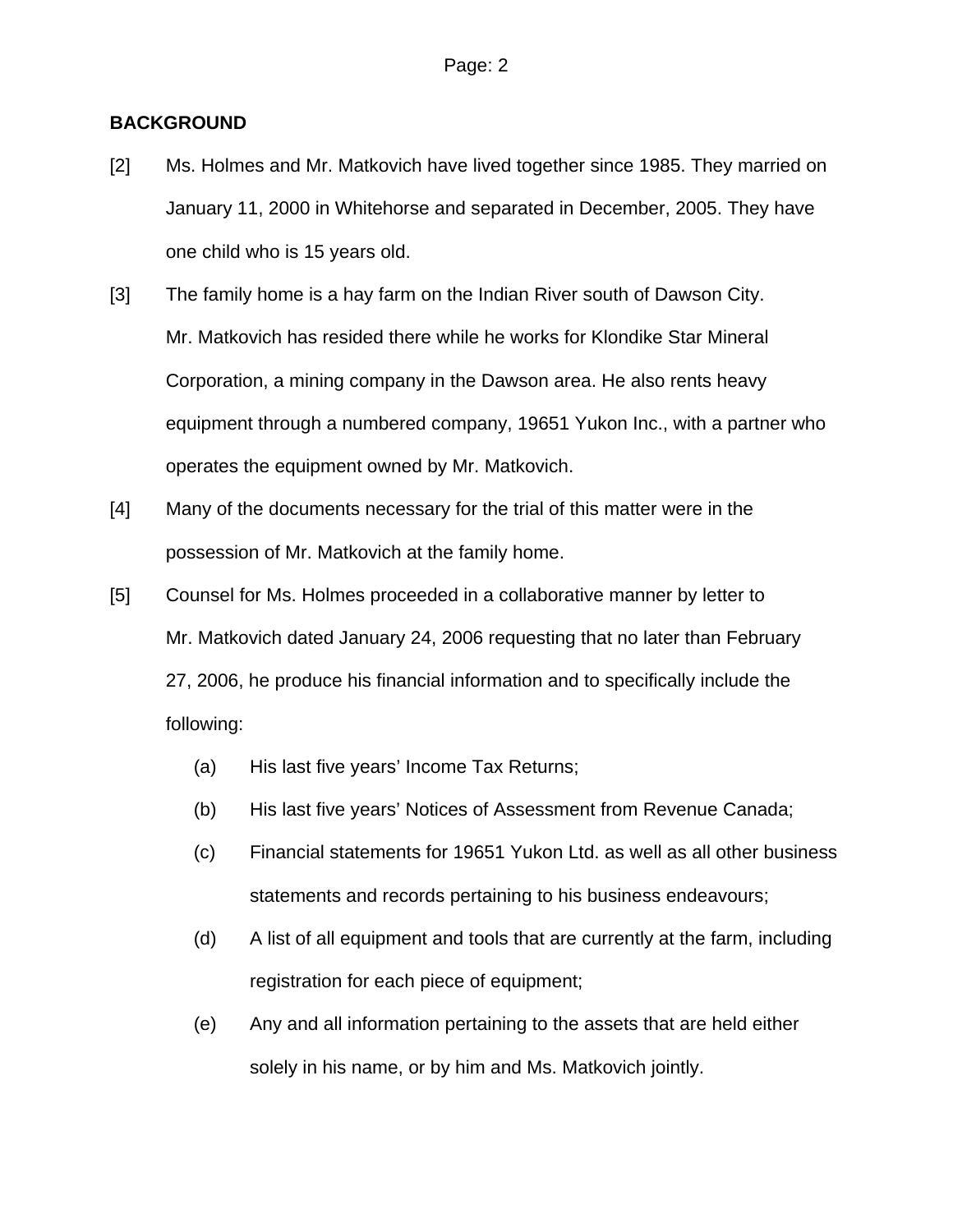- [6] Mr. Matkovich retained Ms. Murrin and Ms. Holmes' lawyer sent her a copy of the January 24, 2006 letter and made some additional requests for financial information in a letter dated March 10, 2006. Ms. Murrin is corporate counsel for Mr. Matkovich.
- [7] In the meantime, Ms. Holmes became concerned about Mr. Matkovich disposing of assets like his gun collection. Counsel also began to attempt to resolve matters amicably with respect to the sale of a 2004 Dodge truck. However, before an agreement was reached, Mr. Matkovich advised through his lawyer that the truck had been sold to a third party.
- [8] On July 11, 2006, counsel for Ms. Holmes advised Mr. Matkovich's counsel that Ms. Holmes wished to return to the family home and have the use of the truck. Mr. Matkovich had parked a piece of heavy equipment in the driveway preventing Ms. Holmes' access to the family home. Counsel for Ms. Holmes advised that if agreement could not be reached, she would apply to court for a restraining order preventing disposal of assets, exclusive possession of the family home and use of the 2004 Dodge truck.
- [9] Counsel for Mr. Matkovich made a counter proposal and Ms. Holmes applied to Court on July 18, 2006. Mr. Matkovich's counsel appeared at the hearing without having filed any evidence on behalf of Mr. Matkovich. I ordered the following on an interim interim basis to allow Mr. Matkovich to file evidence:
	- (a) That Mr. Matkovich was prohibited from disposing of or encumbering assets;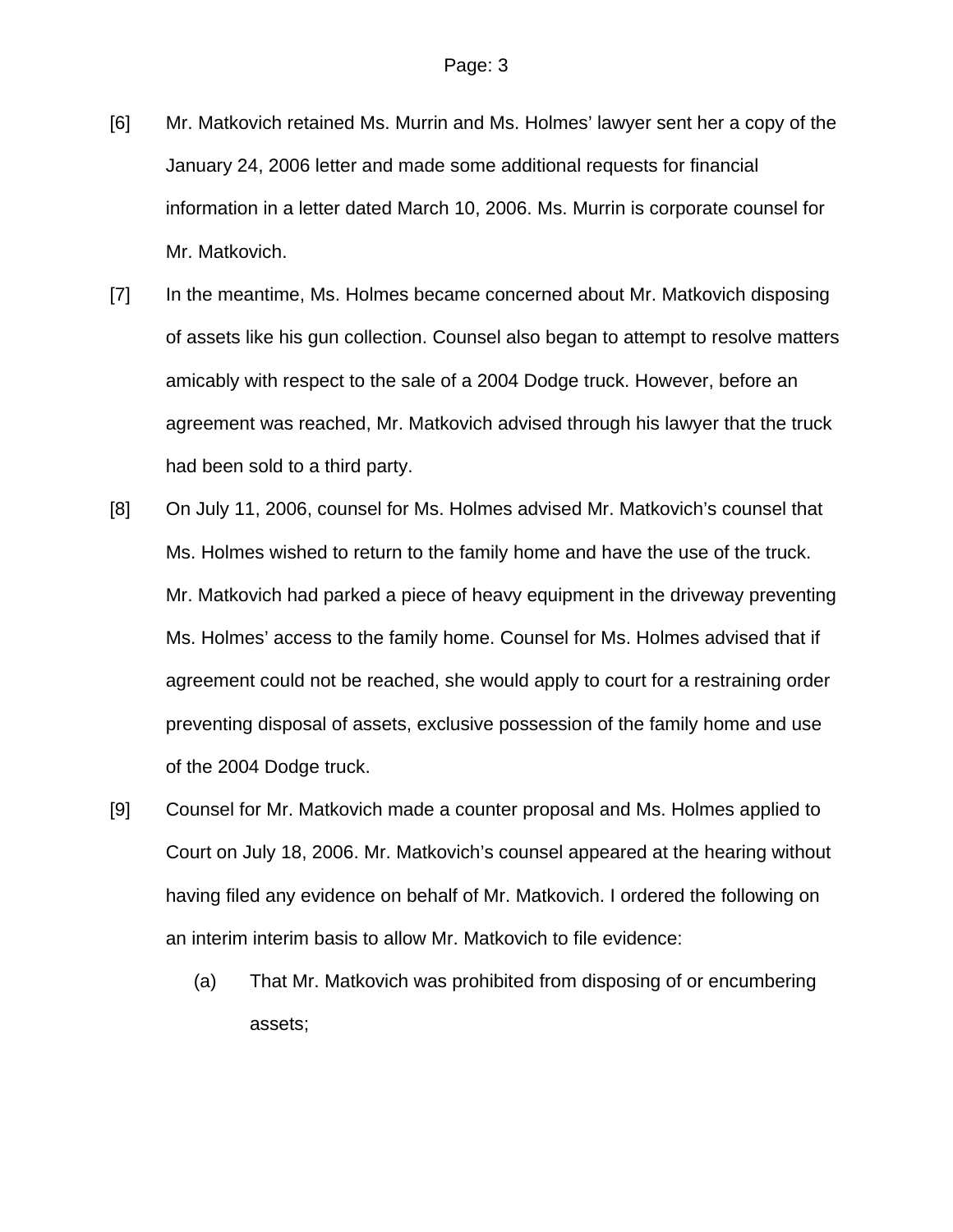- (b) That Mr. Matkovich remove the equipment from the driveway and provide access to the family home;
- (c) That the 2004 Dodge truck be sold for \$29,500 and the proceeds be placed in Mr. Matkovich's lawyer's trust account pending agreement between the parties or further order;
- (d) That Mr. Matkovich file his Financial Statement setting out his personal, family and corporate assets and debts, and deliver a copy to Ms. Holmes' lawyer by August 3, 2006.
- [10] The next step in this proceeding was a pre-trial conference on October 5, 2006. Mr. Matkovich was represented by the same counsel. Mr. Matkovich had not complied with the July 18, 2006 order to file a Financial Statement. I ordered that Mr. Matkovich file his Financial Statement by October 20, 2006. I also set the matter down for a hearing on January 29 to February 2, 2007.
- [11] On October 20, 2006, Mr. Matkovich filed a Financial Statement which was incomplete. It is the only affidavit that Mr. Matkovich has filed during the three chambers hearings in this matter. It did not disclose the information on 19651 Yukon Inc., his placer claims, his personal recreation equipment or his gun and ivory collections. Counsel for Ms. Holmes sent another letter dated October 25, 2006 requesting further information and his List of Documents to be produced by October 23, 2006.
- [12] Counsel for Ms. Holmes requested the information and documents verbally on November 3, 2006.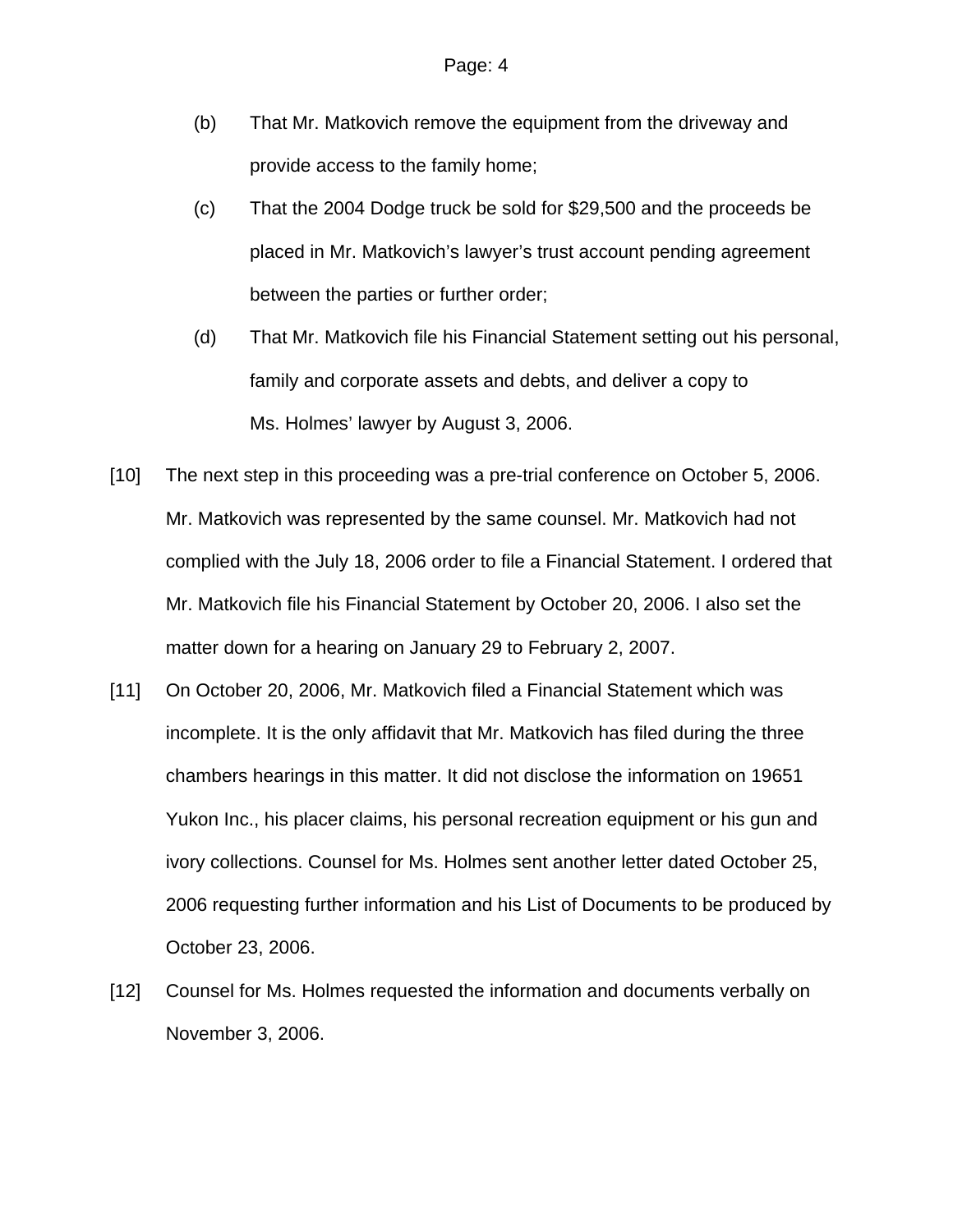- [13] Counsel for Ms. Holmes filed an application to be heard on December 13, 2006 asking, among other things, to have Mr. Matkovich's Answer and Counter-Petition struck and an order for special costs. Mr. Matkovich did not respond by affidavit to the application. The application included a specific list of documents to be produced relating to 19651 Yukon Inc. and his employment and work with Klondike Star Mineral Corporation.
- [14] On December 13, 2006, I made the following order:
	- 1. The Respondent shall do the following by no later than Friday January 5, 2007 at 4:00 p.m.:
		- (a) Pay all of the legal fees and disbursements of the Petitioner for all matters since the preparation of the application that was heard on July 18, 2006 to and including the date of today's hearing;
		- (b) File a complete Financial Statement as required in the July 18, 2006 Order including but not limited to full disclosure of the revenue, assets and activities of 19651 Yukon Inc., the placer claims owned directly or indirectly by the Respondent and any verbal or written agreements with Klondike Star Mining Corporation and the value of such arrangements;
		- (c) Provide his List of Documents and the documents themselves to the Petitioner's counsel;
	- 2. If the Respondent fails to comply with the orders set out above he may be found in contempt of court and have his pleadings (comprised of his Answer and Counter Petition), struck and the trial proceed as though no Appearance has been filed under Rules 2 and 56 of the *Rules of Court*, and such application for contempt and for the Respondent's pleadings to be struck shall be heard on January 8, 2007 at 10:00 am.
- [15] I wanted to be very specific for Mr. Matkovich about the consequences of a failure to comply with the December 13, 2006 order.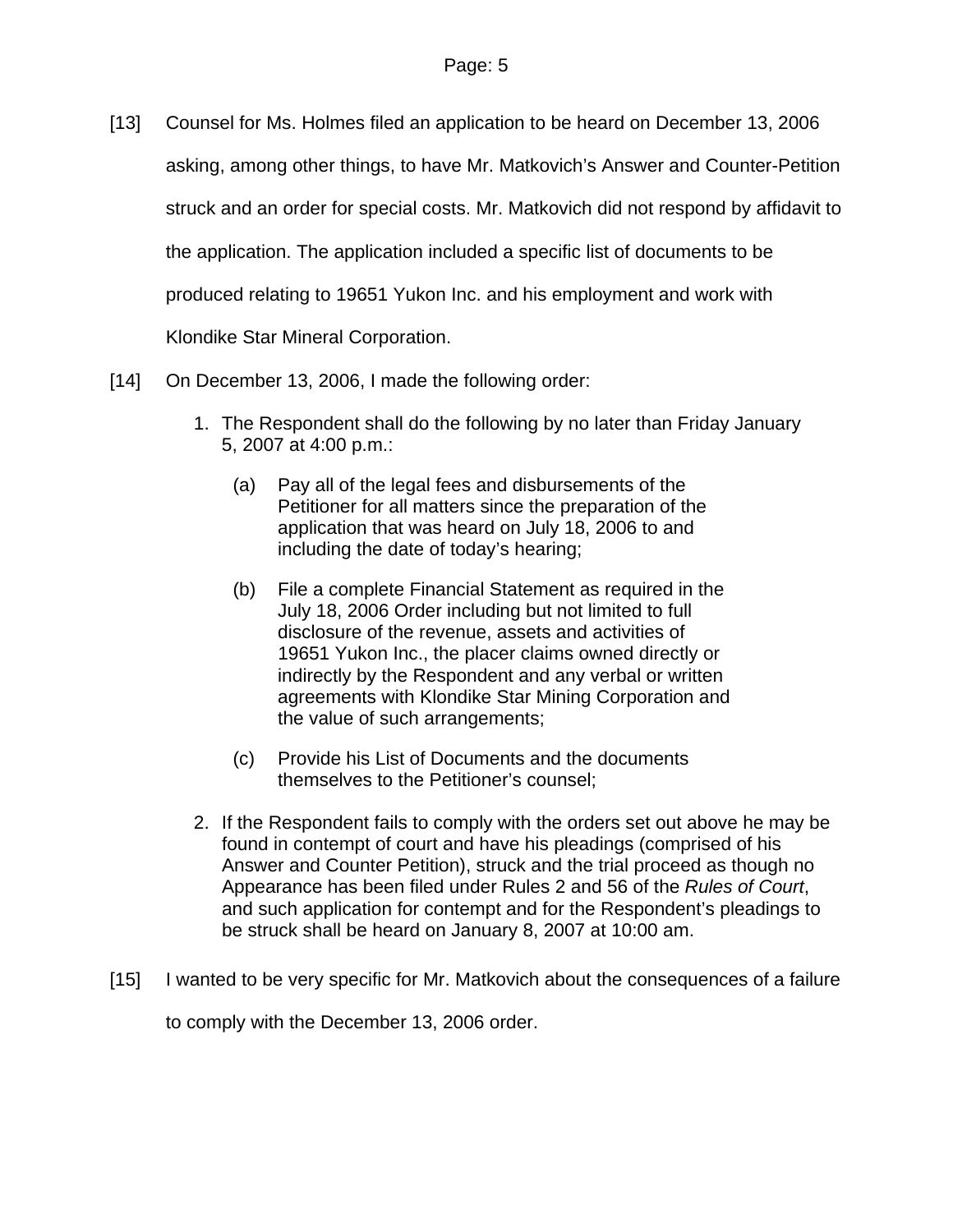- [16] Mr. Matkovich responded by filing a List of Documents consisting of 63 documents on January 5, 2007. He also filed an unsworn Amended Financial Statement appended to an affidavit of his counsel on January 5, 2007.
- [17] At the time of hearing this matter on January 8, 2007 at 10:00 am, Mr. Matkovich had not paid the special costs of Ms. Holmes in the approximate amount of \$14,353.
- [18] His Amended Financial Statement was unsworn as Mr. Matkovich is apparently in Brazil. The income stated in the Amended Financial Statement remains the same as in his previous Financial Statement, despite his own documentation confirming dividend income from 19651 Yukon Inc. in the amount of \$40,000. He has still refused to list his placer claims and their value in his Statement. He has not disclosed his arrangement with his partner in 19651 Yukon Inc. He has not included a value of his ivory and gun collections, nor a debt owed to his sister. He has estimated the value of his stocks and bonds at \$3,000.00 without explanation.
- [19] His List of Documents filed January 5, 2007 is the only production he has made since the first letter demand in January 2006. It provides tax returns for 2002 to 2004 but only a draft return for 2005 without any T4 information. He has supplied no banking information for himself or 19651 Yukon Inc. He has not listed his placer claims. He has not produced the purchase documentation for the family home.
- [20] The corporate documents he has listed for 19651 Yukon Inc. come from BDO Dunwoody who provides "the information on a draft basis" because of a lack of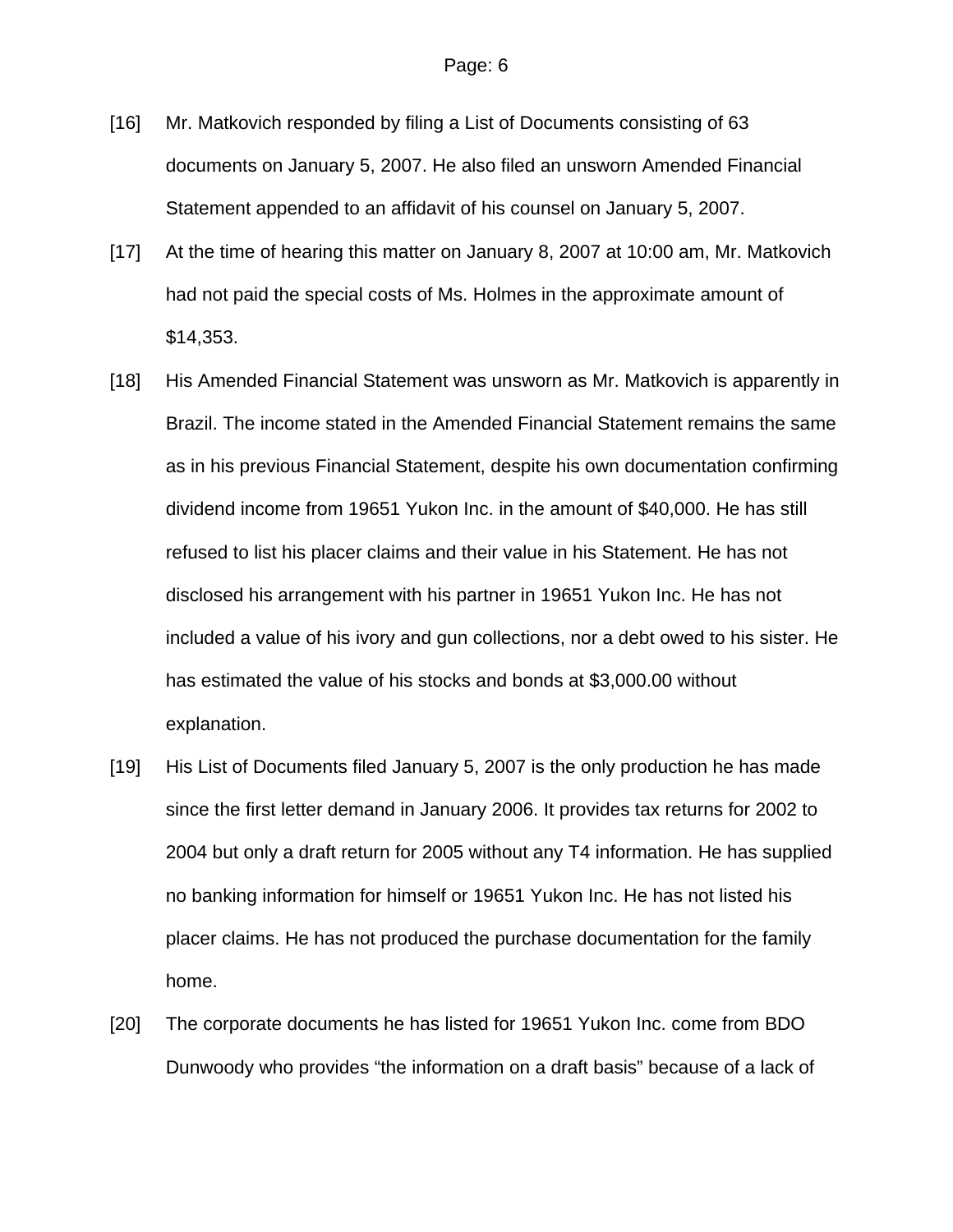supporting information, such as all banking information and information on

income. The company has not reported any federal income tax despite operating since 2001.

## **ANALYSIS**

[21] The effect of non-compliance with the *Rules of Court* and court orders is set out in

Rule 2 as follows:

- (2) Subject to subrules (3) and (4), where there has been a failure to comply with these rules, the court may:
	- (a) set aside a proceeding, either wholly or in part,
	- (b) set aside any step taken in the proceeding, or a document or order made in the proceeding,
	- (c) allow an amendment to be made under Rule 24,
	- (d) dismiss the proceeding or strike out the statement of defence and grant judgment, or
	- (e) make any other order it thinks just.
- (5) Where a person, contrary to these rules and without lawful excuse,

. . .

. . .

- (c) refuses or neglects to produce or permit to be inspected any document or other property,
- (d) refuses or neglects to answer interrogatories or to make discovery of documents, or

. . .

then

(g) where the person is the defendant, respondent or a third party, or a present officer of a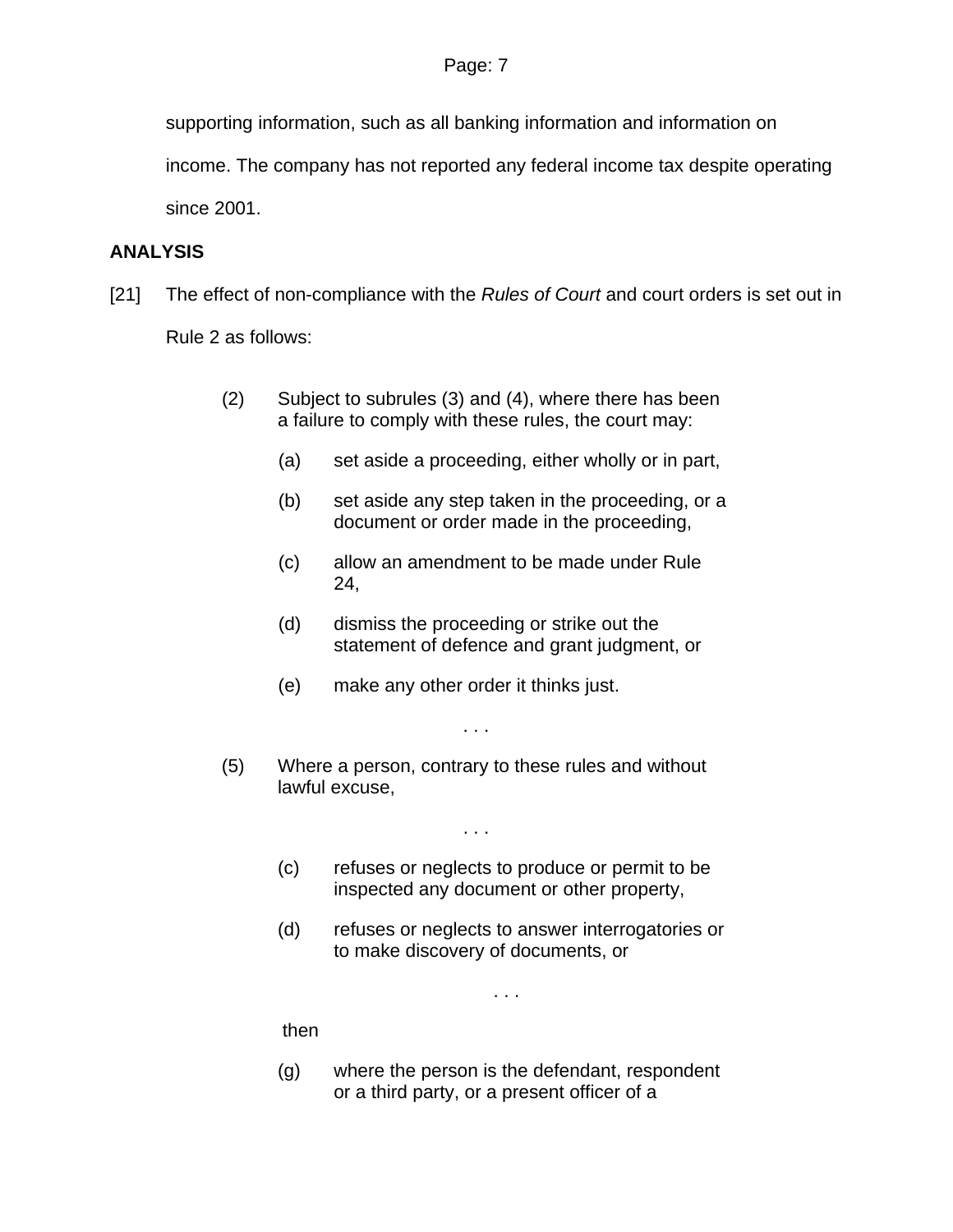corporate defendant, respondent or third party, or a partner in or manager of a partnership defendant, respondent or third party, the court may order the proceeding to continue as if no appearance had been entered or no defence had been filed.

- (6) Where a person, without lawful excuse, refuses or neglects to comply with a direction of the court, the court may make an order under subrule (5)(f) or (g).
- [22] The issue of contempt of court which I raised in my order of December 13, 2006 is set out in Rule 56(4):

 A person who is guilty of an act or omission described in Rule 2(5) . . . in addition to being subject to any consequences prescribed by those rules, is guilty of contempt of court and subject to the court's power to punish contempt of court.

- [23] The remedy of striking out a pleading is reserved for the most serious cases. As stated by Southin J., in *Homer Estate* v. *Eurocopter S.A.*, 2003 BCCA 229, at paragraph 4, Rule 2 permits the court to strike out a pleading but it is reserved for "the most egregious of cases because it deprives the litigants of a trial on the evidence." In that case, the remedy was not applied despite the fact that the defendants had not met the requirements of the rules of discovery "with that precision and sense of duty that one expects of a litigant."
- [24] In *Eisele* v. *B.A. Blacktop Ltd.*, 2004 BCSC 521, at paragraph 15, Cole J., relying on *Ultra Fuels Ltd.* v. *Kern*, [1992] B.C.J. No. 1697 C.A., decided that the onus is on the defendant to establish lawful excuse and explain the reason for its noncompliance. In that case, he concluded that although there was non-compliance, the defendants attempted to make full disclosure. In paragraph 20, he stated: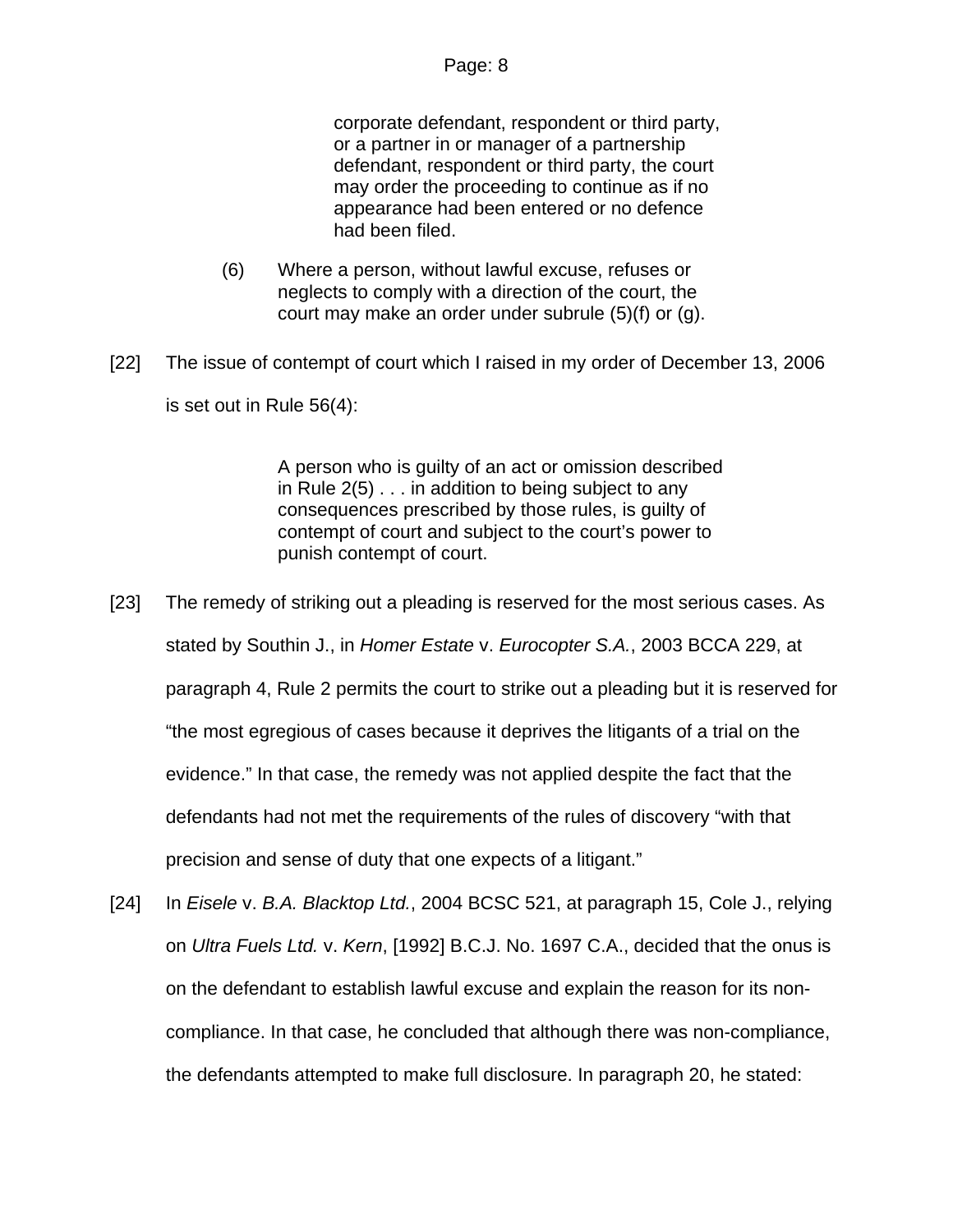"If it was not for the fact that the defendants have attempted to make full disclosure, I would have no difficulty dismissing this action. However, because of what I perceive to be a misunderstanding of counsel's duty, I find that it would be extremely unfair to visit counsel's error of judgment on his client. I agree with our Court of Appeal in *Hauwelling* v. *Dowak Industries Ltd.*, [1980] B.C.J. No. 1276 (C.A.) where the Court states at [paragraph] 10:

To invoke rule 2 subrule (5) and to give effect to such an application, in my view, should only be done as a last resort. The effect of it is to deny the defendant the right to proceed to trial and that is a step that should only be taken where, as the rule sets forth, it is clear that the defendant has refused or neglected to comply with the rules without lawful excuse."

- [25] The remedy of striking out a pleading is a discretionary one to be applied only in the most serious cases.
- [26] I have concluded that Mr. Matkovich has no lawful excuse for failure to comply with the orders of this Court on July 18, 2006, October 5, 2006 and December 13, 2006.
- [27] However, it can be argued that he has now at least partially complied with the order of December 13, 2006 and his failure is not one of disregarding a court order but a failure to furnish full disclosure.
- [28] While this argument has superficial merit, I am of the view that Mr. Matkovich has not failed to comply because of any misunderstanding of the law or the court orders. Rather, he has ignored the orders of this Court for a period of five months, in effect depriving Ms. Holmes of her right to a fair trial to establish the value of Mr. Matkovich's assets. It would be unfair to allow Mr. Matkovich to appear at trial to justify his failure to disclose and advance arguments at trial to undermine Ms. Holmes' evidence based upon the inadequate disclosure he has made.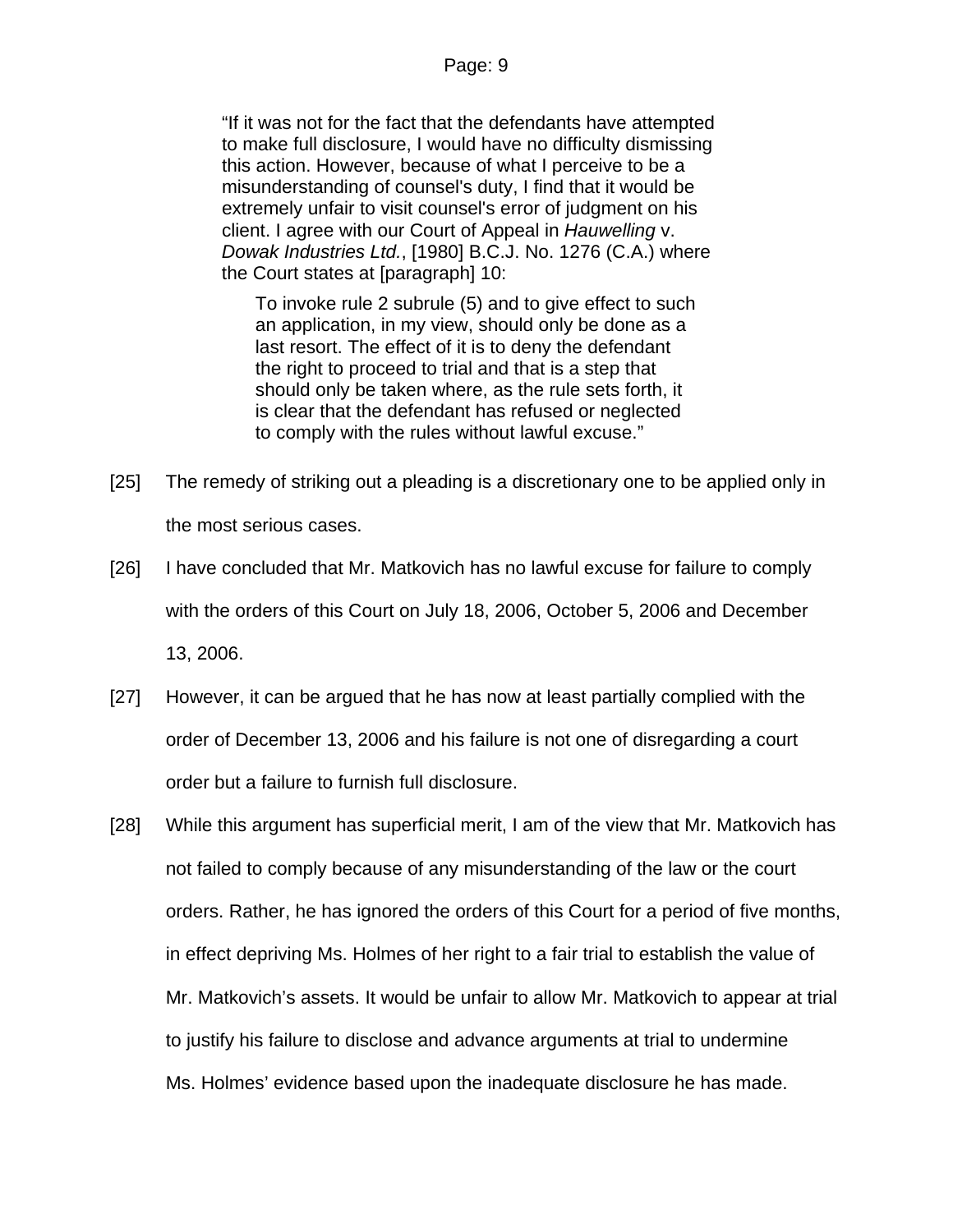- [29] I consider that the conduct of Mr. Matkovich strikes at the heart of the civil justice system. He has repeatedly ignored Court orders and now, at the last minute, provides partial disclosure. While the partial disclosure may render a contempt order somewhat harsh, it is appropriate to consider the remedy of striking his pleadings.
- [30] There is no evidence to indicate Mr. Matkovich will provide full disclosure at any time in the future, nor is there any evidence that he has retained counsel for trial or that he will return from Brazil for the trial. I should also indicate that in this jurisdiction, it is the rule rather than the exception that divorce cases go to trial within one year from retaining counsel.

#### **CONCLUSION**

- [31] I have concluded that despite the attempts by counsel for Ms. Holmes and the three orders of this Court, Mr. Matkovich has not complied with the disclosure order. The result is that Ms. Holmes wishes to proceed to trial on January 29, 2007 but Mr. Matkovich has failed to produce the necessary documentation to permit Ms. Holmes to fairly assess the corporate and personal assets of Mr. Matkovich. In effect, he has deprived her of a fair trial by his non-disclosure and he has disregarded the orders of this Court to make a full and complete disclosure of his assets. I have concluded that further orders for disclosure will be fruitless. For these reasons, I find it appropriate to strike Mr. Matkovich's Answer and Counter-Petition and order that the trial proceed on an uncontested basis.
- [32] I have also ordered that the special costs of Ms. Holmes for this and the previous applications be paid from the \$29,500 in Ms. Murrin's trust account, and I order